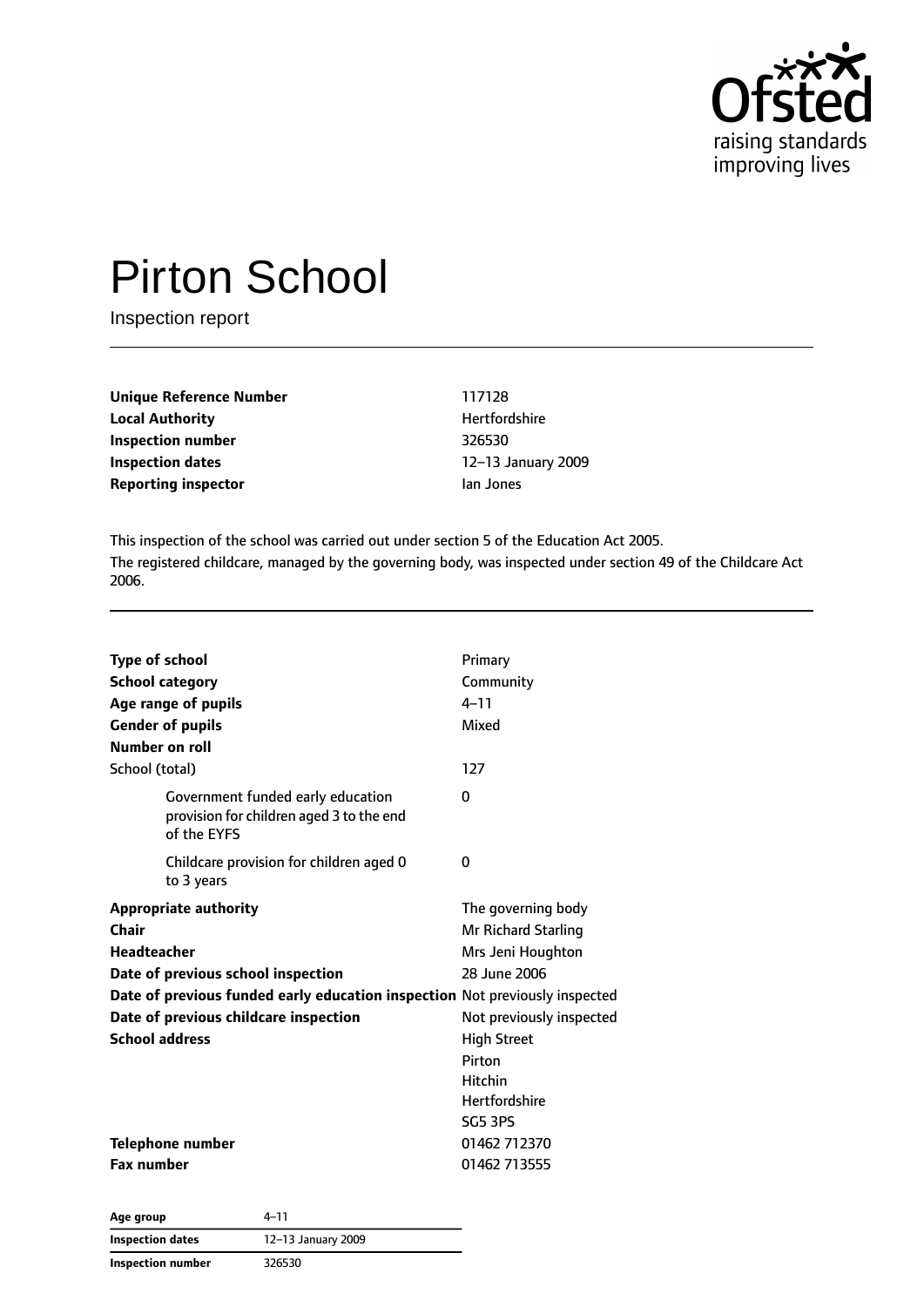.

<sup>©</sup> Crown copyright 2009

Website: www.ofsted.gov.uk

This document may be reproduced in whole or in part for non-commercial educational purposes, provided that the information quoted is reproduced without adaptation and the source and date of publication are stated.

Further copies of this report are obtainable from the school. Under the Education Act 2005, the school must provide a copy of this report free of charge to certain categories of people. A charge not exceeding the full cost of reproduction may be made for any other copies supplied.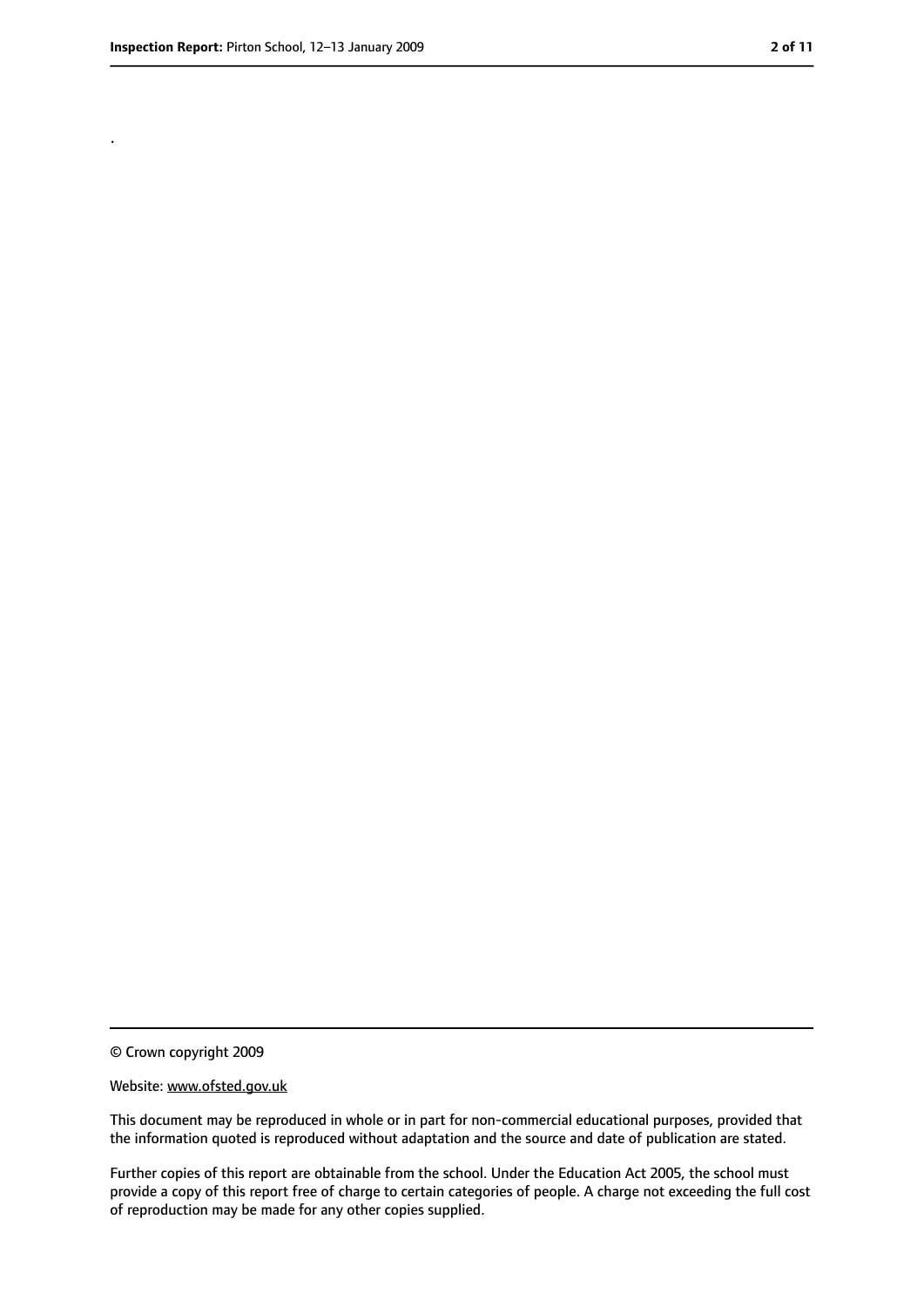# **Introduction**

The inspection was carried out by an Additional Inspector.

## **Description of the school**

This is a smaller than average primary school located in the village of Pirton in Hertfordshire. There are very few pupils known to be eligible for free school meals and the proportions of pupils from minority ethnic backgrounds or with English as an additional language are also low. The proportion of pupils with learning difficulties and/or disabilities is below average. The ratio of boys to girls is uneven in some year groups. Children begin school in the Reception class of the Early Years Foundation Stage (EYFS), with abilities slightly above those expected for their age. The headteacher is also the permanent headteacher of Hexton Junior Mixed Infant School. The school has been accredited with Healthy School status.

#### **Key for inspection grades**

| Grade 1 | Outstanding  |
|---------|--------------|
| Grade 2 | Good         |
| Grade 3 | Satisfactory |
| Grade 4 | Inadequate   |
|         |              |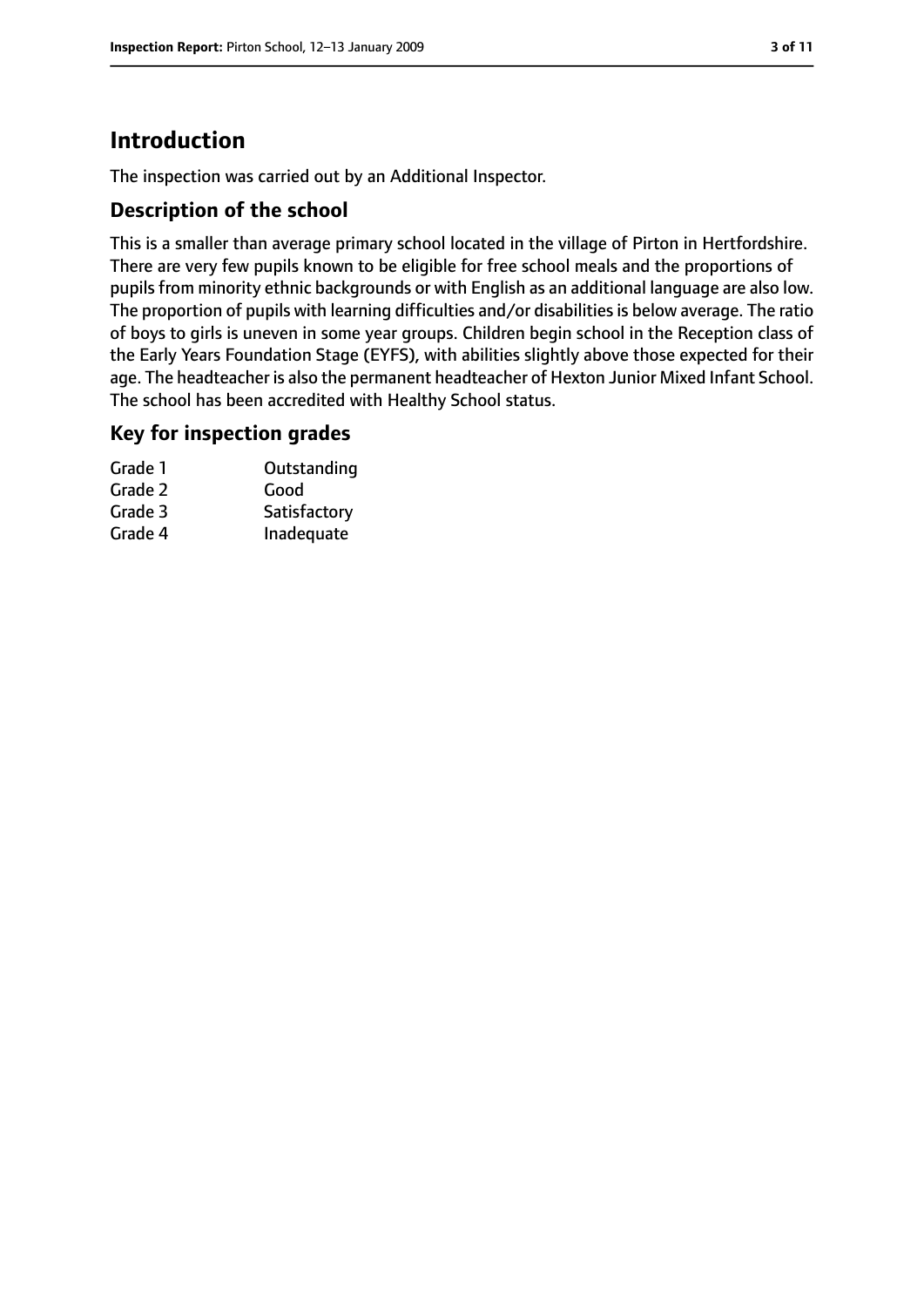# **Overall effectiveness of the school**

#### **Grade: 2**

Building on its achievements at the time of itslast inspection, Pirton provides a good education for its pupils and shows a good capacity to continue this rate of improvement. This progress is due to the skills and abilities of those who lead and manage the school, from the headteacher and the leadership team to the active governing body. Careful management together with high aspirations and a commitment to supporting each individual child ensures that pupils achieve well. The good personal development and well-being of pupils is a priority for all staff, who know the pupils well and provide them with effective care and support. Parents are happy with the school, typically saying that the staff are, 'very approachable and willing to discuss any concerns that we have.' Pupils enjoy school and say that their 'teachers are kind and take a real interest in you as a person', reflecting their excellent relationships with staff. Behaviour and attendance is good and pupils work hard. They respect their teachers and their classmates and make a positive contribution to the school community.

Children make good progress in the EYFS, reaching standards that are above expected levels by the time they join Year 1. Pupils continue to make good progress through Key Stage 1 and reach standards that are often well above average. The rate of progress has recently improved at Key Stage 2 and is now good, so that by the time pupils leave in Year 6, standards are usually well above average. Pupils who need additional help with learning receive effective support from teachers and support staff and make good progress from their starting points. Achievement is good because of the good quality of teaching and learning and the improving curriculum. Lessons are frequently lively and interesting, made enjoyable and relevant by increasingly good links between subjects. Skills learned in information and communication technology (ICT) are used well to support overall learning. Lessons are usually well taught and occasionally outstanding, but on occasions, opportunities to develop independent learning skills such as collaborating in groups to tackle problems, are not taken. Pupils receive good guidance in lessons and through high quality teachers' marking. This is well developed in the core subjects, particularly in English, where detailed guidance regularly informs pupils of the next steps to take in their writing and has helped quicken the rate of progress.

Leadership and management are good. Governors effectively hold the school to account for its work and know the school well. Monitoring and evaluation of the school's outcomes by governors and staff are good and they have a clear view of where improvements can be made. Subject leaders are committed and hard working, and have a growing influence on driving forward school improvement.

## **Effectiveness of the Early Years Foundation Stage**

#### **Grade: 2**

Children make good progress in the Reception class and standards are above average by the start of Year 1. They do well because of the good teaching and high expectations of what they can achieve. Children settle quickly into this happy and stimulating environment and the good support and staff knowledge of pupils make children and their families feel valued, secure and confident. Children regularly enjoy creative and stimulating lessons, which have a major impact on their learning. Staff evaluate children's progress in learning appropriately and plan activities to meet their learning needs well. They give particular emphasis to developing personal, social and communication skills, and pupils' personal development is excellent because staff care for their welfare extremely well and guide them very effectively. Children are encouraged to play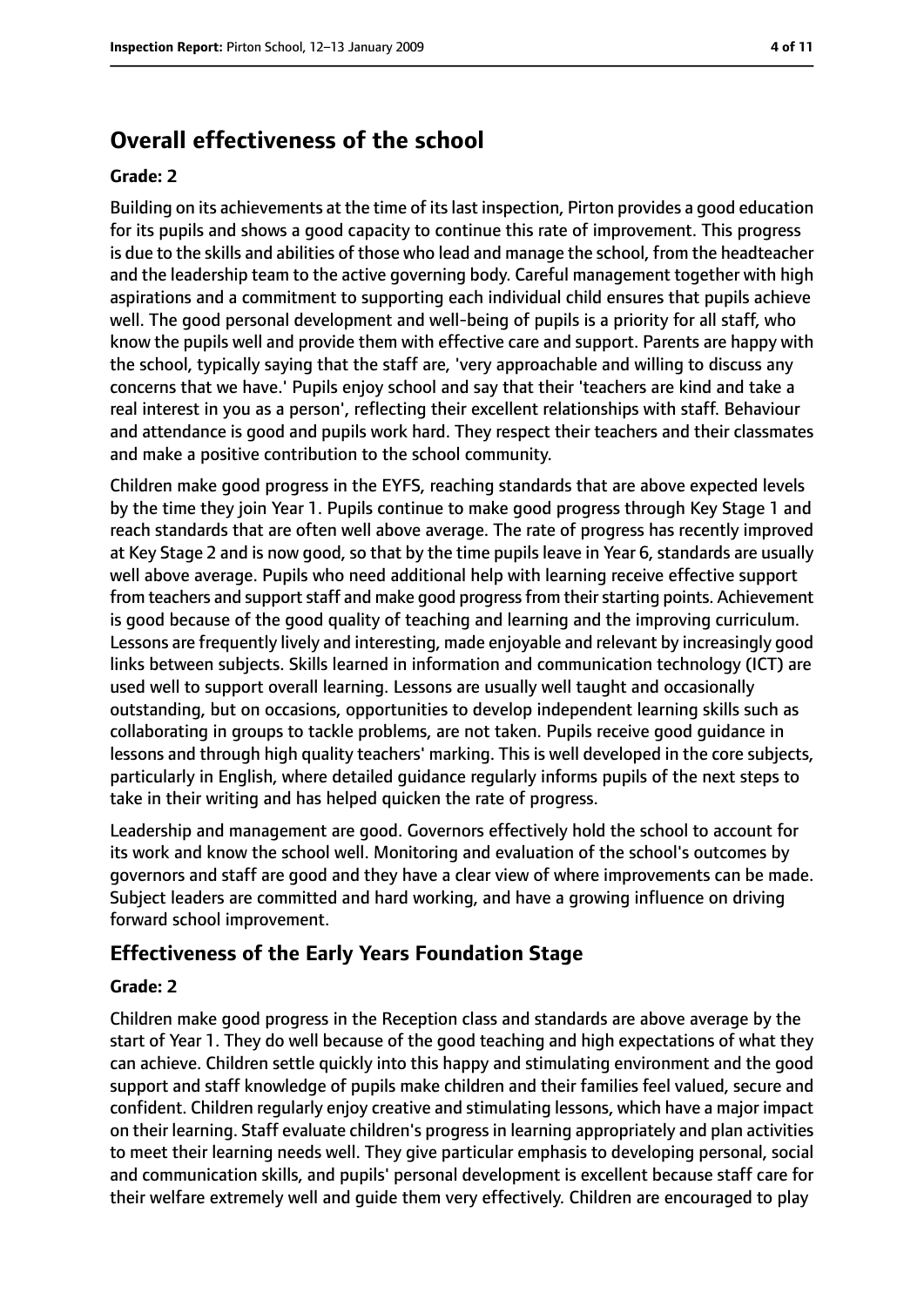well independently, demonstrating a good understanding of what they are learning. The leadership of this stage of education is good. Parents are very positive about the care and support provided, and staff are currently considering how further to improve their partnership with parents.

#### **What the school should do to improve further**

- Raise standards in mathematics by further developing opportunities for pupils to apply their knowledge to practical situations.
- Enhance opportunities for pupils to develop independent learning skills.

# **Achievement and standards**

#### **Grade: 2**

Achievement is good and standards are above, and sometimes well above average. Pupils are gaining knowledge, skills and understanding at a good rate across the key stages. At the end of the EYFS, most children reach levels of attainment that are above those expected for their age. This good rate of progress is maintained through Key Stages 1 and 2, resulting in the high standards reached. The school's effective tracking system is a useful tool. It enables support to be given promptly to pupils and ensures that they make good progress across the curriculum in relation to their capability and starting points. Very effective provision for reading results in high levels of attainment across the school. Writing has been a focus for school improvement in recent years and progress is now good across the school. Standards in mathematics have risen this year as a result of a focus on improving pupils' problem solving skills, although the school recognises there is further work to be done in this area. The high calibre of physical education provision enables pupils to reach high standards, and contributes very effectively to their excellent understanding of healthy lifestyles. Those pupils who receive additional support to avoid potential underachievement or those who find learning more difficult, make good progress throughout the school.

# **Personal development and well-being**

#### **Grade: 2**

Pupils appreciate and enjoy school because of the friends they make and the strength of their relationships with teachers, who look after them so well. Attendance is good. They are eager to learn, have a clear sense of right and wrong and behave well. Pupils have a strong awareness of how to stay safe and speak with great confidence of the importance of living healthily. They show their maturity as they explore topics such as relationships and perseverance and are never afraid to ask questions to make things clearer. Pupils are confident and respond well to opportunities to implement their own ideas. They develop a good awareness of their community, particularly by making improvements to their school through the school council or by raising funds for charities. Pupils act responsibly when carrying out a range of duties independently and this makes a valuable contribution to school life. Pupils' spiritual, moral, social and cultural education is good. They are well prepared for the future and develop good literacy, numeracy and ICT skills.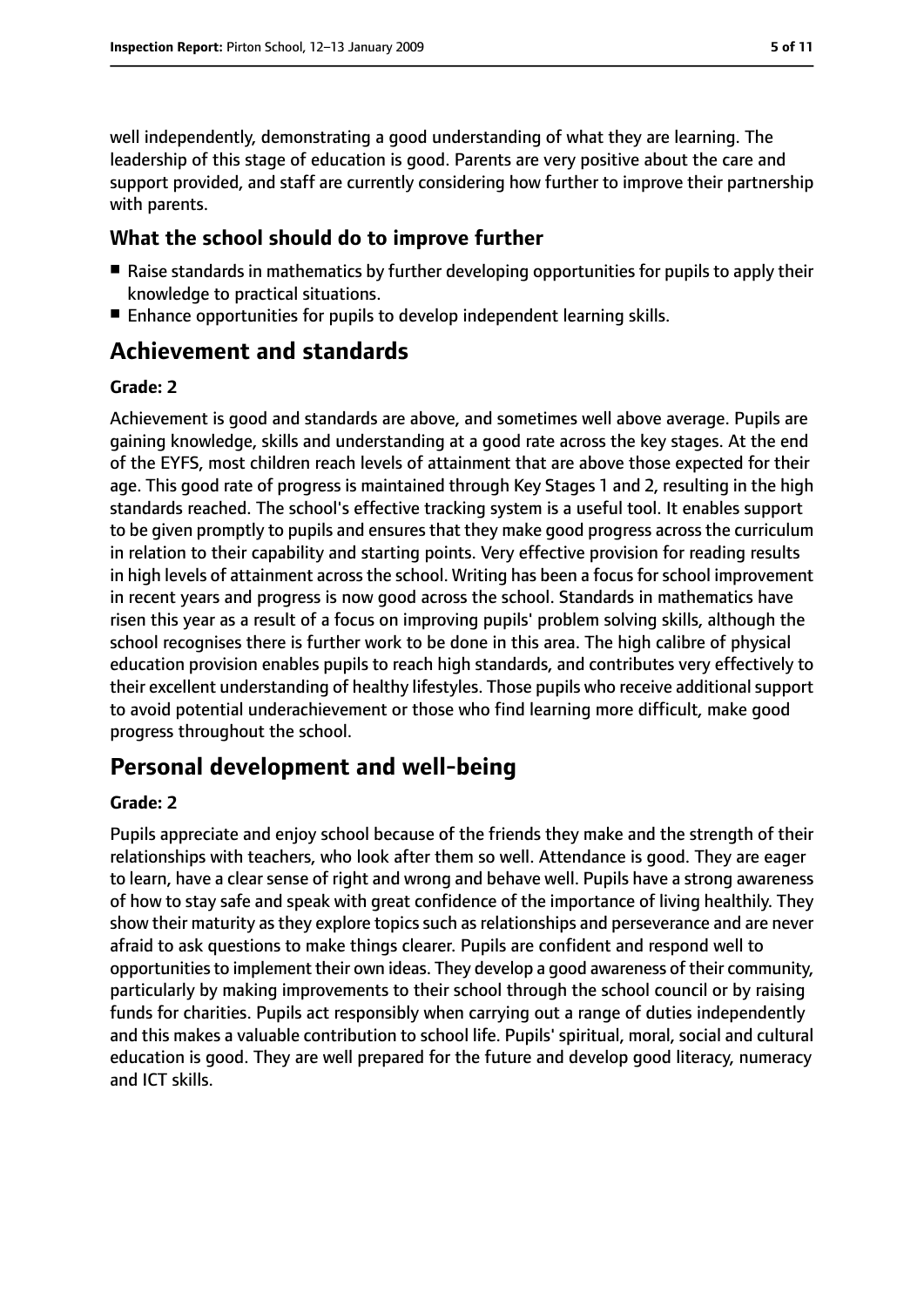# **Quality of provision**

## **Teaching and learning**

#### **Grade: 2**

Teachers prepare lessons well to meet the varying needs of learners. Relationships between adults and pupils in classrooms are strong because there is a mutual respect shown. Clear learning objectives ensure that pupils know what they have to do in their work. Lessons are frequently interesting and stimulating, and this holds pupils' attention and adds to their enjoyment. Pupils learn quite well independently, although opportunities to work together in pairs or larger groups to find solutions to problems are not always taken. Teaching often includes skilful questioning to encourage pupils to think more deeply, and this keeps them interested and engaged in their work. Questioning is not as effectively used in all lessons. Marking is well developed, particularly in English. Comments clearly explain what pupils have achieved and what they need to do to improve, and this helps to engage pupils in their learning. Pupils demonstrate mature attitudes to their lessons and concentration is very good, particularly when they are actively involved in their learning. The good support offered by teaching assistants ensures that pupils who find learning more difficult make good progress.

#### **Curriculum and other activities**

#### **Grade: 2**

Curriculum planning has been recently improved to provide a well-balanced range of experiences within mixed-age classes without repeating learning. Planning for a greater focus on creativity and linking many subjects of the curriculum, while at an early stage, is becoming increasingly effective in extending pupils' skills and knowledge. Pupils' personal, social and health education is well planned across all years and contributes directly to the positive outcomes in personal development. There is a good range of additional music tuition. The physical education lessons delivered by specialist sports coaches help to extend the curriculum and contribute to pupils' enjoyment of school. Take up for the wide range of sporting and other extra-curricular activities is high. These support learning well and add to pupils' enjoyment of school life. The school has made significant improvements to ICT provision in recent years and this has led to a good acquisition of associated skills.

#### **Care, guidance and support**

#### **Grade: 2**

There is a strong commitment by staff to all aspects of pupils' health, safety and welfare. The headteacher, along with the school's Business Manager, has a good oversight, ensuring the school fulfils its legal requirements. Safeguarding and recruitment procedures meet requirements and are reviewed and updated regularly, as are those for child protection, Care and support are effective. Those who need additional help or those who find learning more difficult are supported well because the school identifies such pupils quickly and continues carefully to guide their progress. The very good personal, social and health education programme effectively promotes pupils' personal and emotional development and consistently adds to their excellent awareness of how to keep fit and healthy. The school has well developed procedures for tracking and analysing progress. Although pupils have personal learning targets, these are not regularly referred to when their work is marked.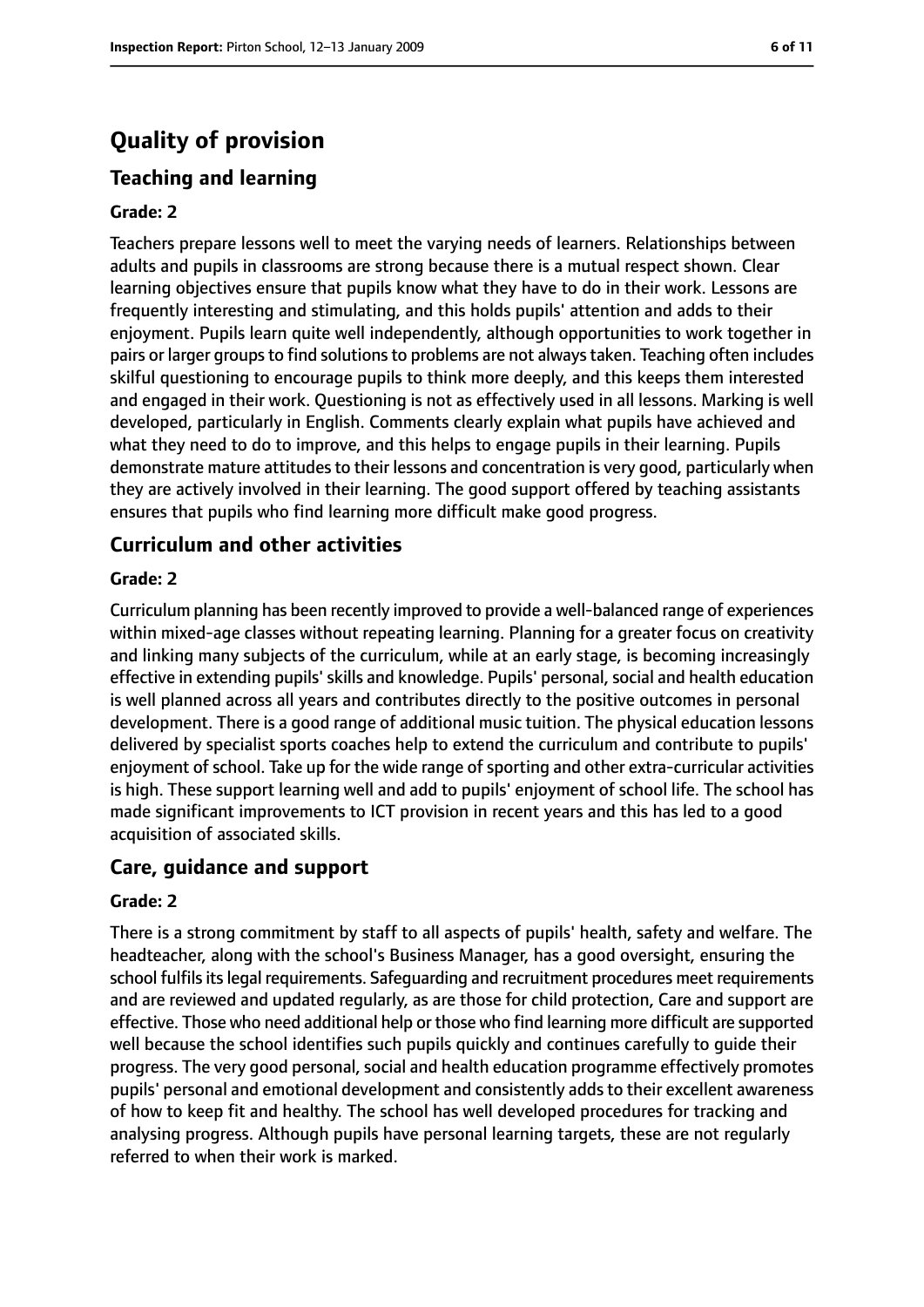## **Leadership and management**

#### **Grade: 2**

The headteacher leads well, with high expectations of what the school could achieve and a clear vision for its future. She is well supported by other senior leaders, although some are new to the post and have not had the necessary experience to enable them to take the lead in school improvement. Nevertheless, self-evaluation is accurate and the school's track record shows its success in identifying weaknesses and introducing measures to rectify them. For example, when Key Stage 2 standards dipped in English in 2007, the school successfully improved the quality of teaching and learning and curriculum planning. These moves proved very effective, and standards have improved impressively as a result. The school is developing links with Hexton and other schools and these links help to enhance pupils' participation in sporting rallies and various extra-curricular activities. The school promotes community cohesion well. There is a strong commitment to, and involvement in, a range of local activities and initiatives, such as the Village Fair, Hitchin Festival and the regular Pirton archaeological dig. Local people are regularly involved in a range of school events and the school provides good opportunities for pupils to learn about others from a range of faiths and ethnic backgrounds. The enthusiastic and knowledgeable governors support the school well and effectively hold it to account.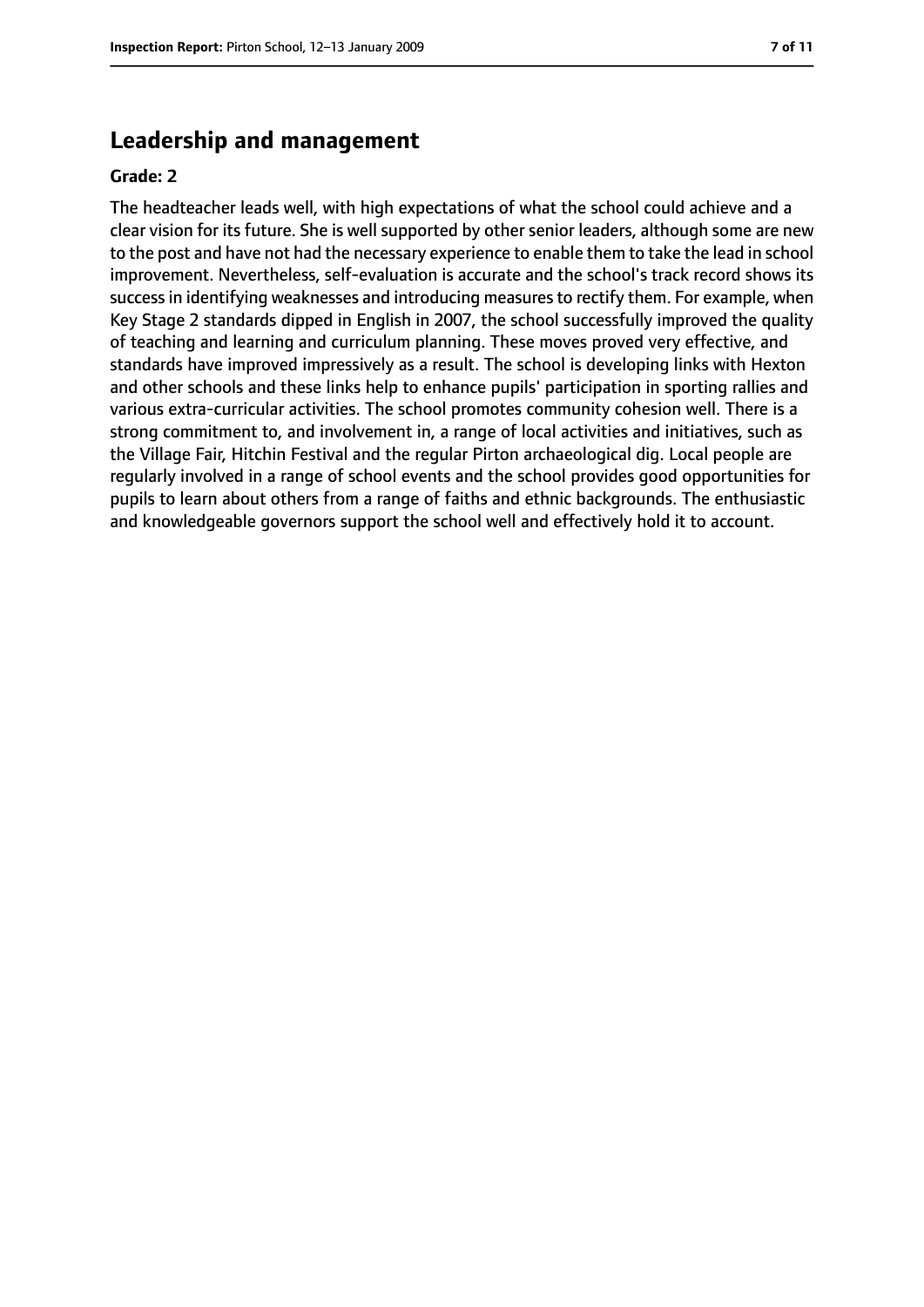**Any complaints about the inspection or the report should be made following the procedures set out in the guidance 'Complaints about school inspection', which is available from Ofsted's website: www.ofsted.gov.uk.**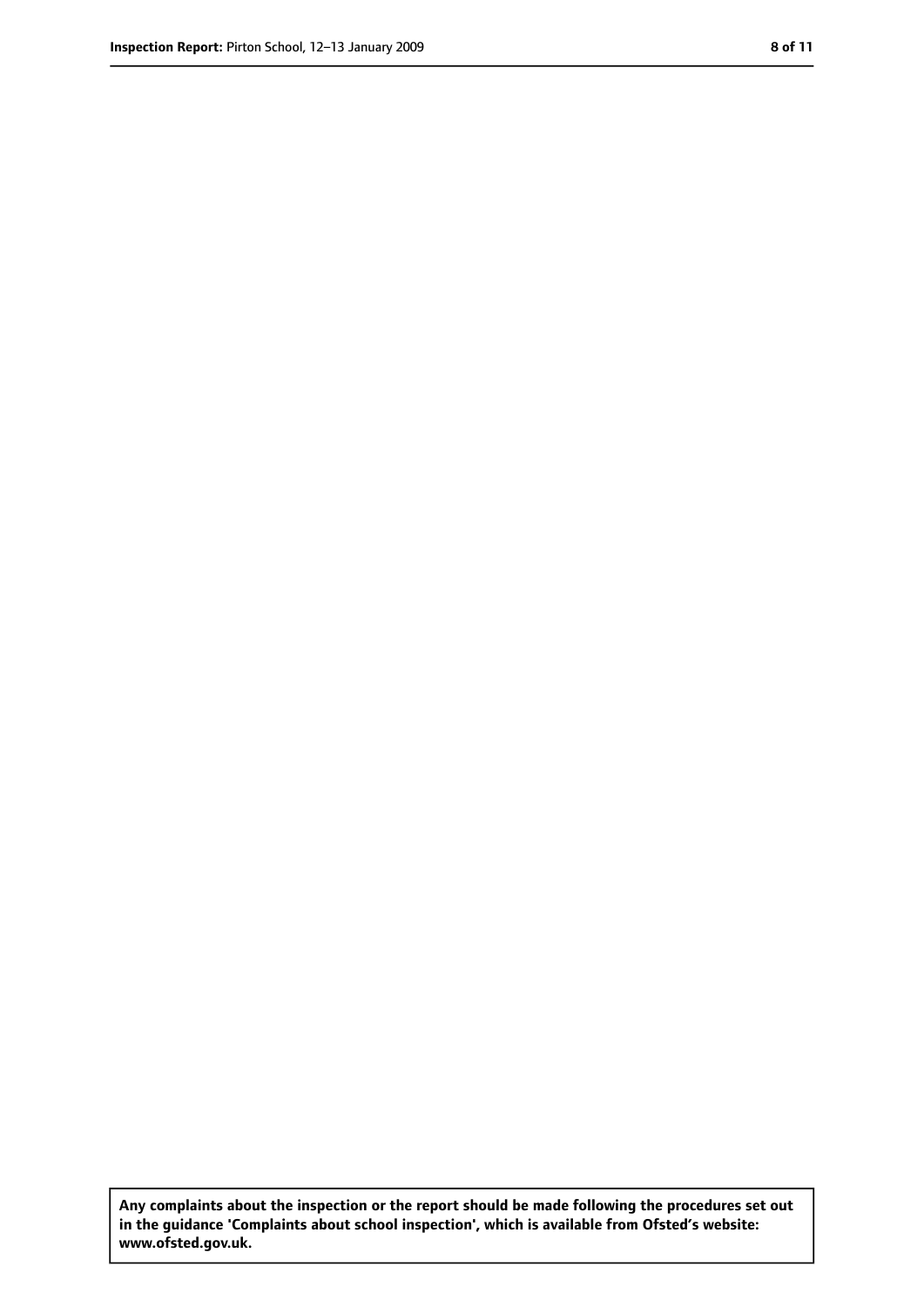# **Inspection judgements**

| $\lq$ Key to judgements: grade 1 is outstanding, grade 2 good, grade 3 satisfactory, and | <b>School</b> |
|------------------------------------------------------------------------------------------|---------------|
| arade 4 inadequate                                                                       | Overall       |

## **Overall effectiveness**

| How effective, efficient and inclusive is the provision of<br>education, integrated care and any extended services in meeting the<br>needs of learners? |     |
|---------------------------------------------------------------------------------------------------------------------------------------------------------|-----|
| Effective steps have been taken to promote improvement since the last<br>inspection                                                                     | Yes |
| How well does the school work in partnership with others to promote learners'<br>well being?                                                            |     |
| The capacity to make any necessary improvements                                                                                                         |     |

# **Effectiveness of the Early Years Foundation Stage**

| How effective is the provision in meeting the needs of children in the<br><b>EYFS?</b>       |  |
|----------------------------------------------------------------------------------------------|--|
| How well do children in the EYFS achieve?                                                    |  |
| How good are the overall personal development and well-being of the children<br>in the EYFS? |  |
| How effectively are children in the EYFS helped to learn and develop?                        |  |
| How effectively is the welfare of children in the EYFS promoted?                             |  |
| How effectively is provision in the EYFS led and managed?                                    |  |

#### **Achievement and standards**

| How well do learners achieve?                                                                               |  |
|-------------------------------------------------------------------------------------------------------------|--|
| The standards <sup>1</sup> reached by learners                                                              |  |
| How well learners make progress, taking account of any significant variations<br>between groups of learners |  |
| How well learners with learning difficulties and/or disabilities make progress                              |  |

## **Annex A**

<sup>&</sup>lt;sup>1</sup>Grade 1 - Exceptionally and consistently high; Grade 2 - Generally above average with none significantly below average; Grade 3 - Broadly average to below average; Grade 4 - Exceptionally low.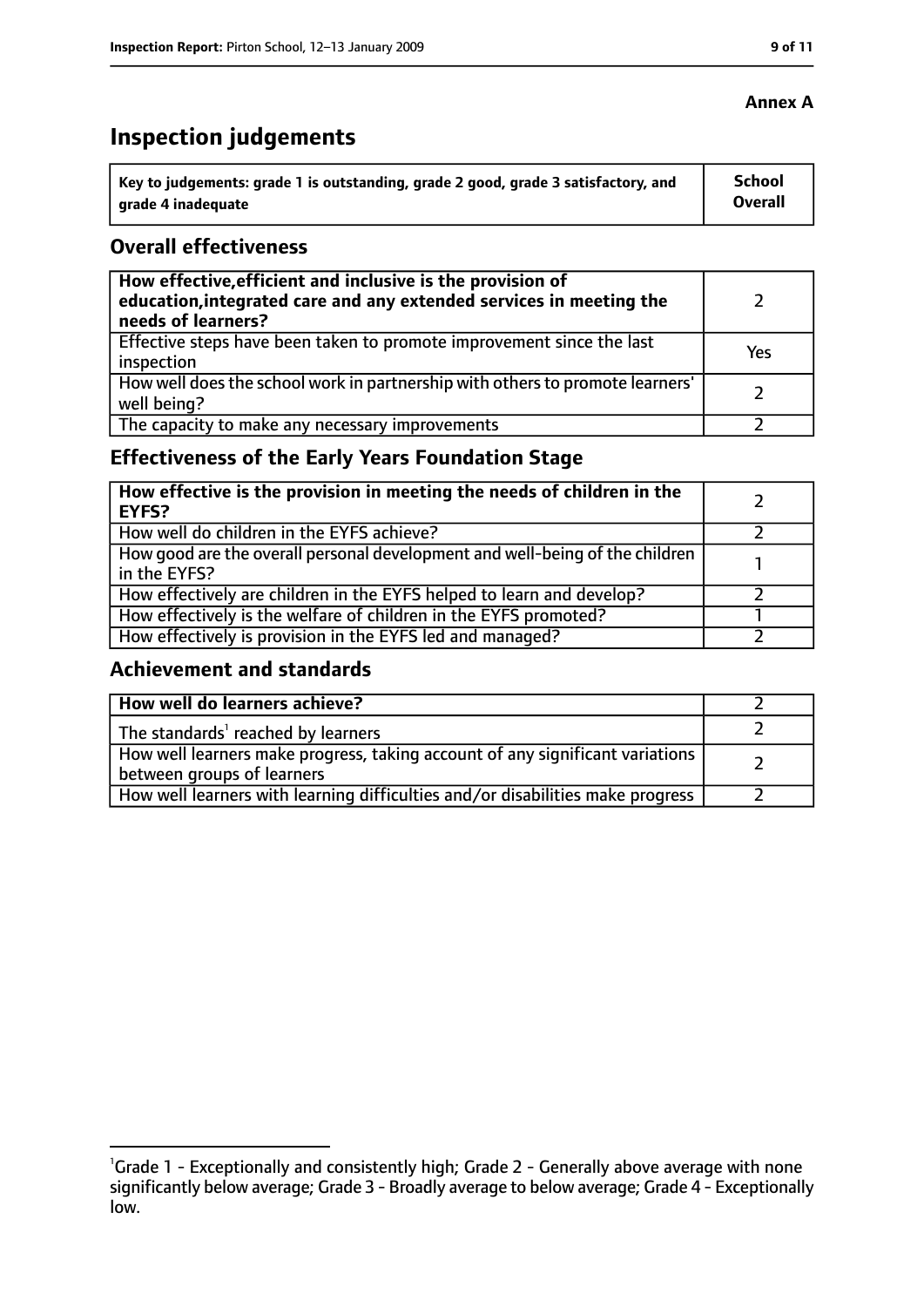# **Personal development and well-being**

| How good are the overall personal development and well-being of the<br>learners?                                 |  |
|------------------------------------------------------------------------------------------------------------------|--|
| The extent of learners' spiritual, moral, social and cultural development                                        |  |
| The extent to which learners adopt healthy lifestyles                                                            |  |
| The extent to which learners adopt safe practices                                                                |  |
| The extent to which learners enjoy their education                                                               |  |
| The attendance of learners                                                                                       |  |
| The behaviour of learners                                                                                        |  |
| The extent to which learners make a positive contribution to the community                                       |  |
| How well learners develop workplace and other skills that will contribute to<br>their future economic well-being |  |

# **The quality of provision**

| How effective are teaching and learning in meeting the full range of<br>learners' needs?              |  |
|-------------------------------------------------------------------------------------------------------|--|
| How well do the curriculum and other activities meet the range of needs and<br>interests of learners? |  |
| How well are learners cared for, quided and supported?                                                |  |

# **Leadership and management**

| How effective are leadership and management in raising achievement<br>and supporting all learners?                                              |     |
|-------------------------------------------------------------------------------------------------------------------------------------------------|-----|
| How effectively leaders and managers at all levels set clear direction leading<br>to improvement and promote high quality of care and education |     |
| How effectively leaders and managers use challenging targets to raise standards                                                                 |     |
| The effectiveness of the school's self-evaluation                                                                                               |     |
| How well equality of opportunity is promoted and discrimination eliminated                                                                      |     |
| How well does the school contribute to community cohesion?                                                                                      |     |
| How effectively and efficiently resources, including staff, are deployed to<br>achieve value for money                                          |     |
| The extent to which governors and other supervisory boards discharge their<br>responsibilities                                                  |     |
| Do procedures for safequarding learners meet current government<br>requirements?                                                                | Yes |
| Does this school require special measures?                                                                                                      | No  |
| Does this school require a notice to improve?                                                                                                   | No  |